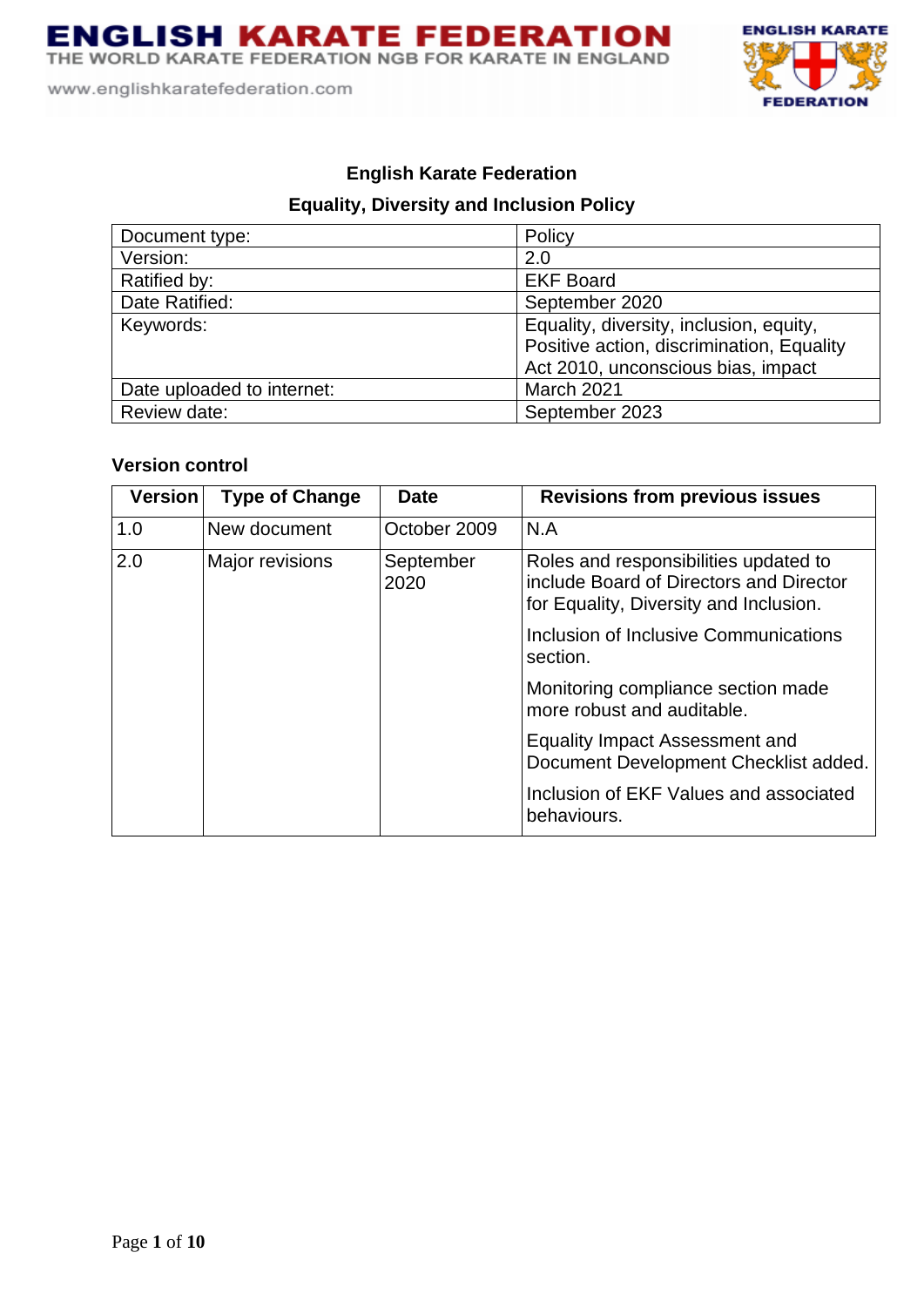**ENGLISH KARATE FEDERATION**<br>THE WORLD KARATE FEDERATION NGB FOR KARATE IN ENGLAND

www.englishkaratefederation.com





| <b>Section</b><br><b>Number</b> | <b>Title</b>                                      | <b>Pages</b>   |
|---------------------------------|---------------------------------------------------|----------------|
| 1 <sub>1</sub>                  | <b>Sports Equity</b>                              | 3              |
| 2.                              | <b>Guiding Principles</b>                         | 3              |
| 3.                              | The Equality Act 2010                             | $\overline{4}$ |
| 4.                              | Unconscious bias                                  | $\overline{4}$ |
| 5.                              | Application of Equality Act in a sporting context | 5              |
| 6.                              | Other forms of discrimination                     | 5              |
| 7.                              | Dealing with claims of discrimination             | 5              |
| 8.                              | Roles and Responsibilities                        | 5              |
| 9.                              | Recruitment                                       | 6              |
| 10.                             | <b>Inclusive Communications</b>                   | $\overline{7}$ |
| 11.                             | <b>Equality Impact Assessments</b>                | 8              |
| 12.                             | <b>Monitoring Compliance</b>                      | 8              |
| <b>Appendixes</b>               |                                                   |                |
| А.                              | <b>EKF Values</b>                                 | 9              |
| В.                              | <b>Equality Impact Assessment</b>                 | 10             |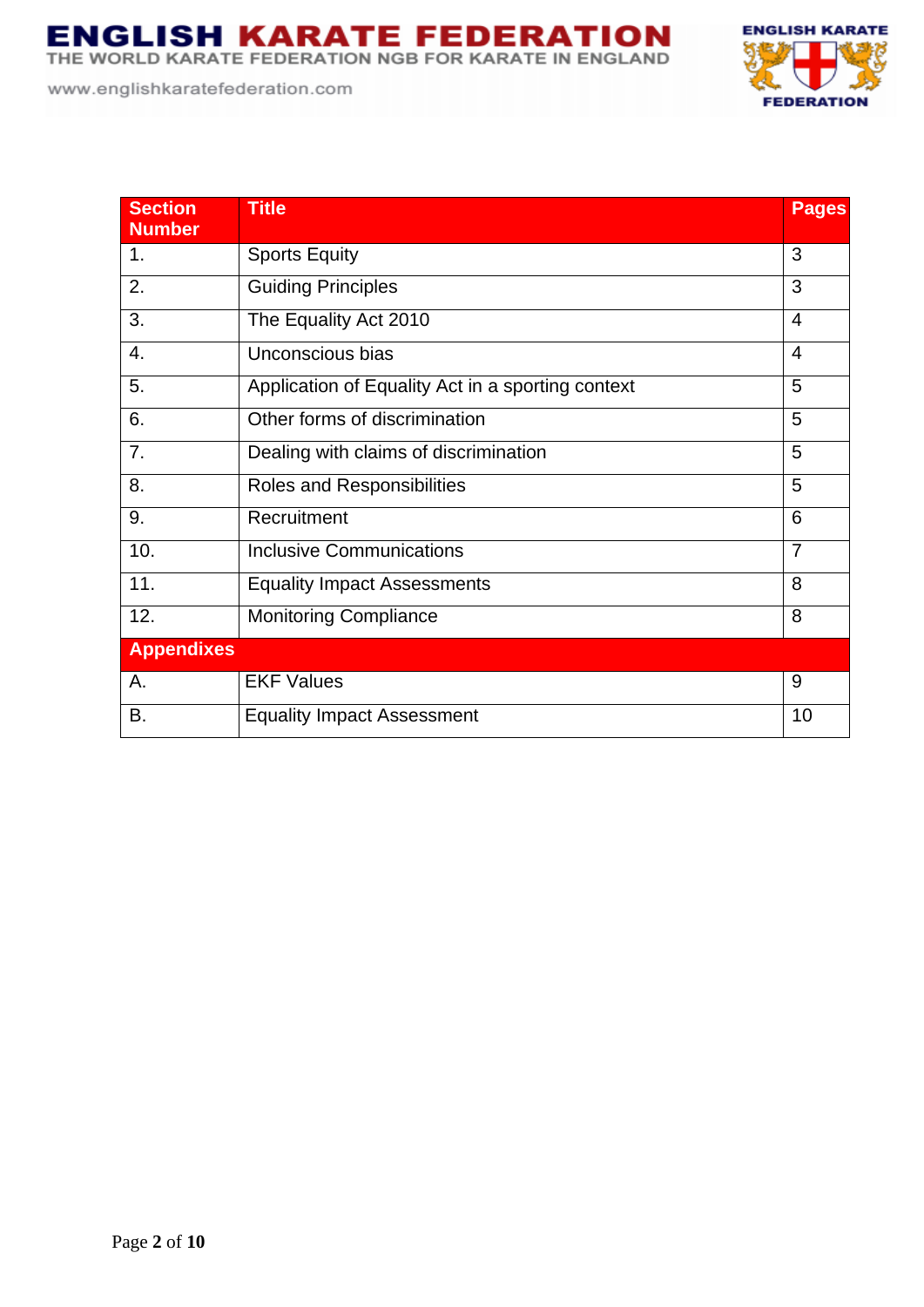THE WORLD KARATE FEDERATION NGB FOR KARATE IN ENGLAND

www.englishkaratefederation.com



# **1. Sports Equity**

- 1.1 The English Karate Federation (hereinafter EKF) respects the rights, dignity and worth of every person and will treat everyone equally within the context of its activity, regardless of age, ability, gender, race, ethnicity, religious belief, sexuality or social/economic status.
- 1.2 The EKF is committed to ensuring that equity is incorporated across all aspects of its development. In doing so it acknowledges and adopts the following Sport England definition of sports equity:

*Sports equity is about fairness in sport, equality of access, recognising inequalities and taking steps to address them. It is about changing the culture and structure of sport to ensure that it becomes equally accessible to all members of society, whatever their age, ability, gender, race, ethnicity, sexuality or socio-economic status.*

## **2. Guiding Principles**

- 2.1 We remain committed to everyone having the right to enjoy their sport in an environment free from threat of discrimination, intimidation, harassment and abuse.
- 2.2 All EKF Members, including the EKF Board and all employees (either voluntary or paid) have a responsibility to challenge discriminatory behaviour and promote equality of opportunity.
- 2.3 We will deal with any incidence of discriminatory behaviour seriously, according to our pre-existing disciplinary procedures.
- 2.4 The EKF will continuously strive to create an organisation that actively promotes equality of opportunity for all, ensuring that no less favourable treatment is given based upon protected characteristics as outlined in the Equality Act 2010.
- 2.5 The EKF has a set of Values which espouse the spirit of Equality and Diversity. These can be found in Appendix A.
- 2.6 As a demonstration of our commitment to the advancement of Equality and Diversity within the EKF, we have a dedicated Board Member whose portfolio is purely Equality, Diversity and Inclusion. Furthermore, we have an appointed EKF Para Coach who oversees the para squad training sessions.
- 2.7 The EKF has an Equality, Diversity and Inclusion action plan with which it regularly reviews with updates being provided at Board meetings as a standing agenda item.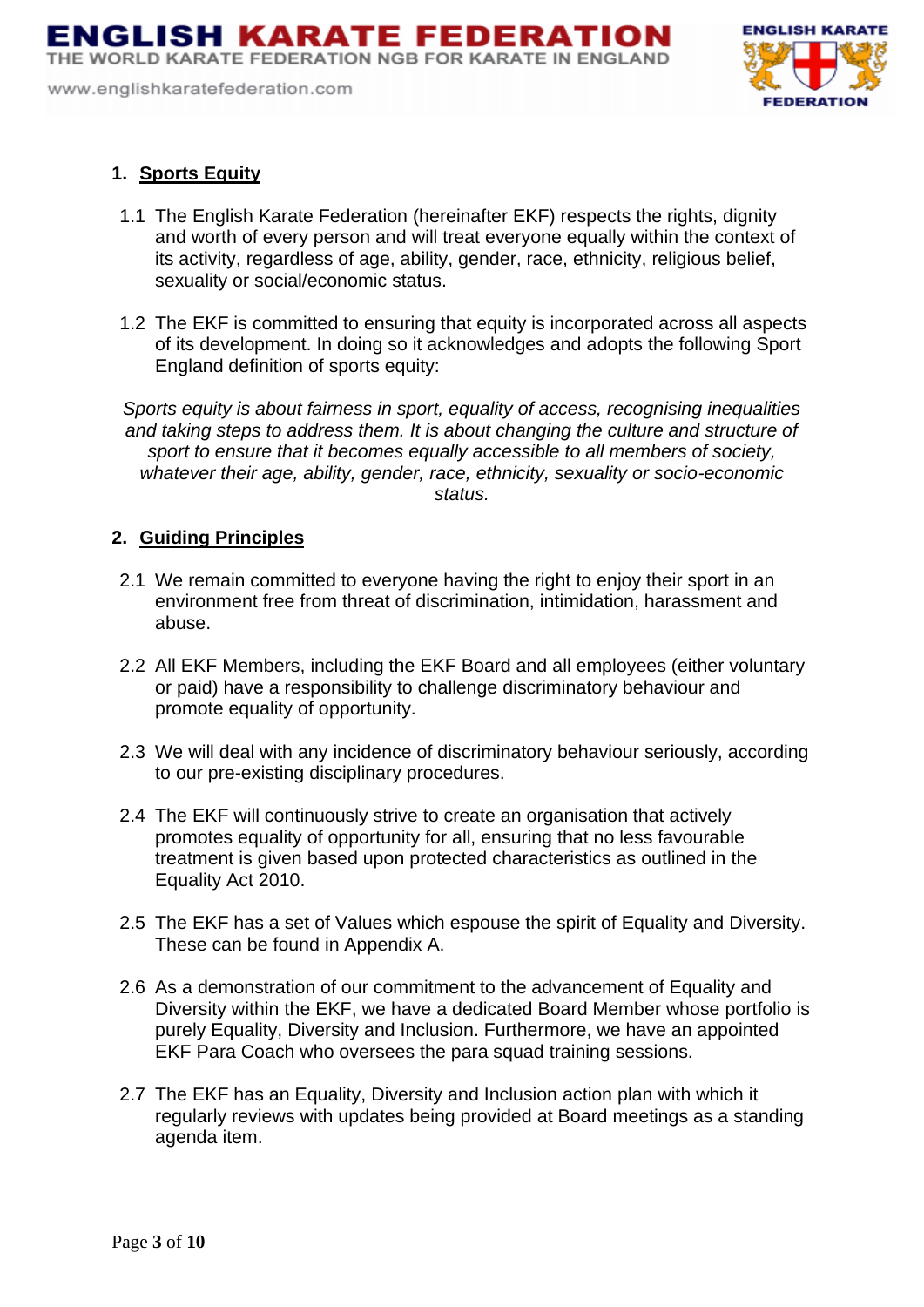ENGLISH KARATE FEDERATION THE WORLD KARATE FEDERATION NGB FOR KARATE IN ENGLAND

www.englishkaratefederation.com



## **3. The Equality Act 2020**

- 3.1 The EKF recognises its obligations under the Equality Act 2010 which prohibits discrimination based upon protected characteristics.
- 3.2 There are 9 differing protected characteristics. These are:
	- Age
	- Disability
	- Gender reassignment
	- Marriage and civil partnership
	- Pregnancy and maternity
	- Race
	- Religion or belief
	- Sex and Sexual Orientation

| 3.3 The Act identifies two types of discrimination: direct and indirect. |  |  |  |
|--------------------------------------------------------------------------|--|--|--|
|                                                                          |  |  |  |

| <b>Type of discrimination</b> | <b>Definition</b>                                                                                                                                                                                             |
|-------------------------------|---------------------------------------------------------------------------------------------------------------------------------------------------------------------------------------------------------------|
| <b>Direct discrimination</b>  | Occurs when a person, because of a<br>protected characteristic, treats another<br>less favourably than he would treat<br>those without the characteristic.                                                    |
| Indirect discrimination       | Occurs when a person applies a<br>"provision, criterion or practice" which,<br>although applied to persons with<br>different protected characteristics, it<br>puts one group at a particular<br>disadvantage. |

3.4. Unconscious bias has particular effects for equality and diversity and has legal repercussions, covered within the Act whereby this has a negative, detrimental impact.

## **4. Unconscious bias**

- 4.1. Unconscious biases are learned stereotypes that are automatic, unintentional, deeply ingrained, universal and have the capability to influence human behaviour and actions.
- 4.2 EKF Directors will undertake unconscious bias training as a minimum once every 3 years. As the Equalities portfolio of work progresses, it is envisaged that all EKF employees will undertake unconscious bias training.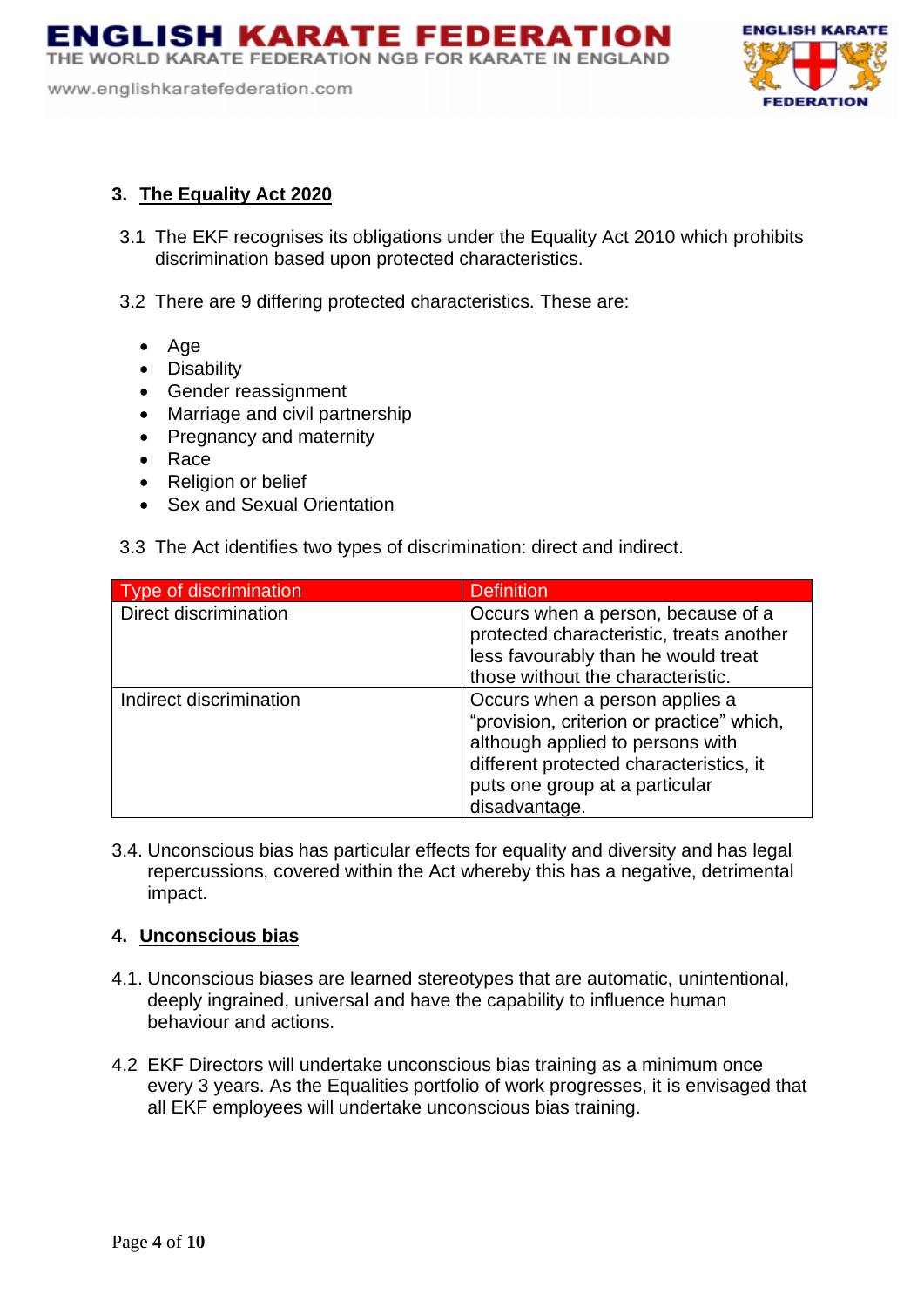ENGLISH KARATE FEDERATION THE WORLD KARATE FEDERATION NGB FOR KARATE IN ENGLAND

www.englishkaratefederation.com



## **5. Application of Equality Act in sporting context**

- 5.1. Sports clubs and Associations are subject to the Act in relation to decisions about membership and the benefits and services provided to its membership.
- 5.2. As the National Governing Body the EKF is subject to the Act's prohibition of discrimination and all employees of the organisation are protected by the Act.

## **6. Other forms of discrimination**

#### **6.1 Harassment**

6.1.1 Harassment can be described as inappropriate actions, behaviour, comments or physical contact that is objectionable or causes offence to the recipient. It may be of a sexual or racial nature or it may be directed towards people because of their age, their sexuality, a disability, or some other characteristic. Such behaviour is not acceptable and neither is it excused on the grounds that the harasser did not intend it.

#### **6.2 Victimisation**

6.2.1 Victimisation can be described as when one person is treated less favourably than others because he or she has provided information about discrimination, harassment or inappropriate behaviour.

#### **7. Dealing with claims of discrimination**

- 7.1 The EKF regards discrimination, harassment or victimisation as serious misconduct and any employee, volunteer or member who discriminates against, harasses or victimises any other person will be liable to appropriate disciplinary action via already well established disciplinary protocols.
- 7.2 All EKF members have a responsibility to oppose discriminatory behaviour and promote equality of opportunity.

## **8. Roles and Responsibilities**

#### **8.1 Board of Directors**

8.1.1 Equality and Diversity training will be completed by all Board Members

## **8.2 Director for Equality, Diversity and Inclusion**

8.2.1 The specified Director will champion and lead by example to encourage the integration of equality and diversity issues in all aspects of the EKF. The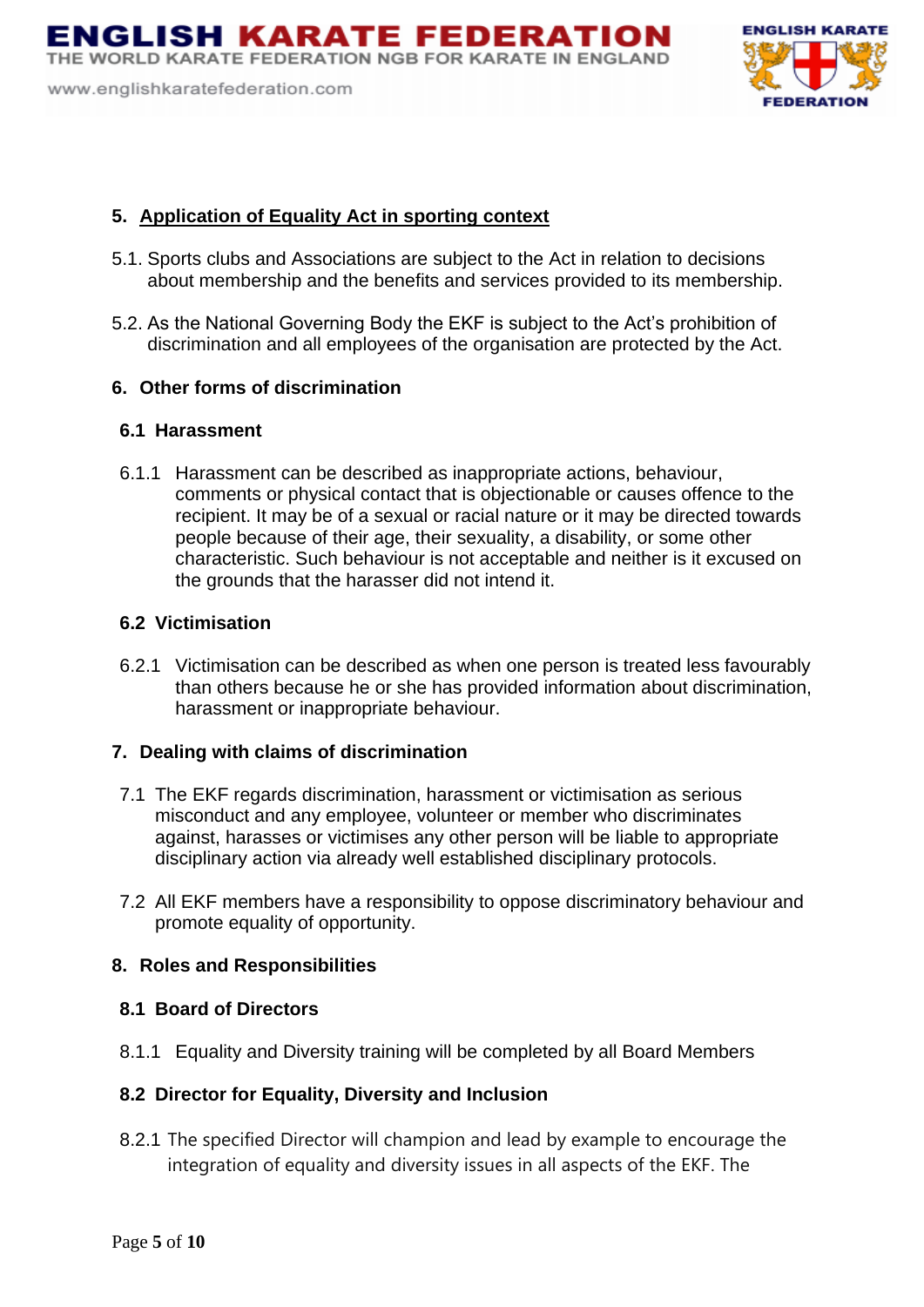

Director will actively help to promote equality and diversity issues and actions within the Organisation.

## **8.3 Volunteers**

- 8.3.1 All volunteers, including but not limited to committee, will be expected to:
	- Adopt, promote and practice the values of the Federation.
	- Ensure that participation can be enjoyed by all.
	- Provide meaningful and appropriate experiences, which recognise and value the diversity of the participants.

# **8.4 Coaches**

- 8.4.1 We will strive to ensure that they:
	- Establish and implement professional and ethical values and practice.
	- Promote and apply the principles and practices of equal opportunities
	- Promote positive images of people with Special needs.
	- Have a commitment to providing entitlement and access to all their professional activities.
	- **Encourage high expectations and standards of achievement from all** they teach.
	- Involve everyone in meaningful and appropriate activity to ensure a quality experience.
	- Help everyone to achieve their full potential.

# **9. Recruitment**

- **9.1.1** The EKF will consider requests for reasonable adjustments within the selection process to ensure that disabled people, have equal access to employment opportunities with the Organisation.
- **9.1.2** Wherever practicable the EKF will seek to provide support and facilities for the purpose of religious observance.
- **9.1.3** The EKF is committed to recruiting, retaining and developing a diverse workforce to reflect the members that it serves. Lawful positive action measures can be used to attract and positively encourage applicants from under-represented groups to apply for jobs with the EKF. This may include, in certain circumstances, the application of Section 159 of the positive action provisions (Equality Act 2010) to help address under-representation in the workforce.
- **9.1.4** Volunteers are the lifeblood of the EKF and are not expected to work set hours and have the right to walk away from their work with the EKF at any time. Equally, the EKF have the right to dispose of volunteers who are found to have violated the policies, procedures and values of the EKF. All violations will be dealt with in line with pre-existing rules.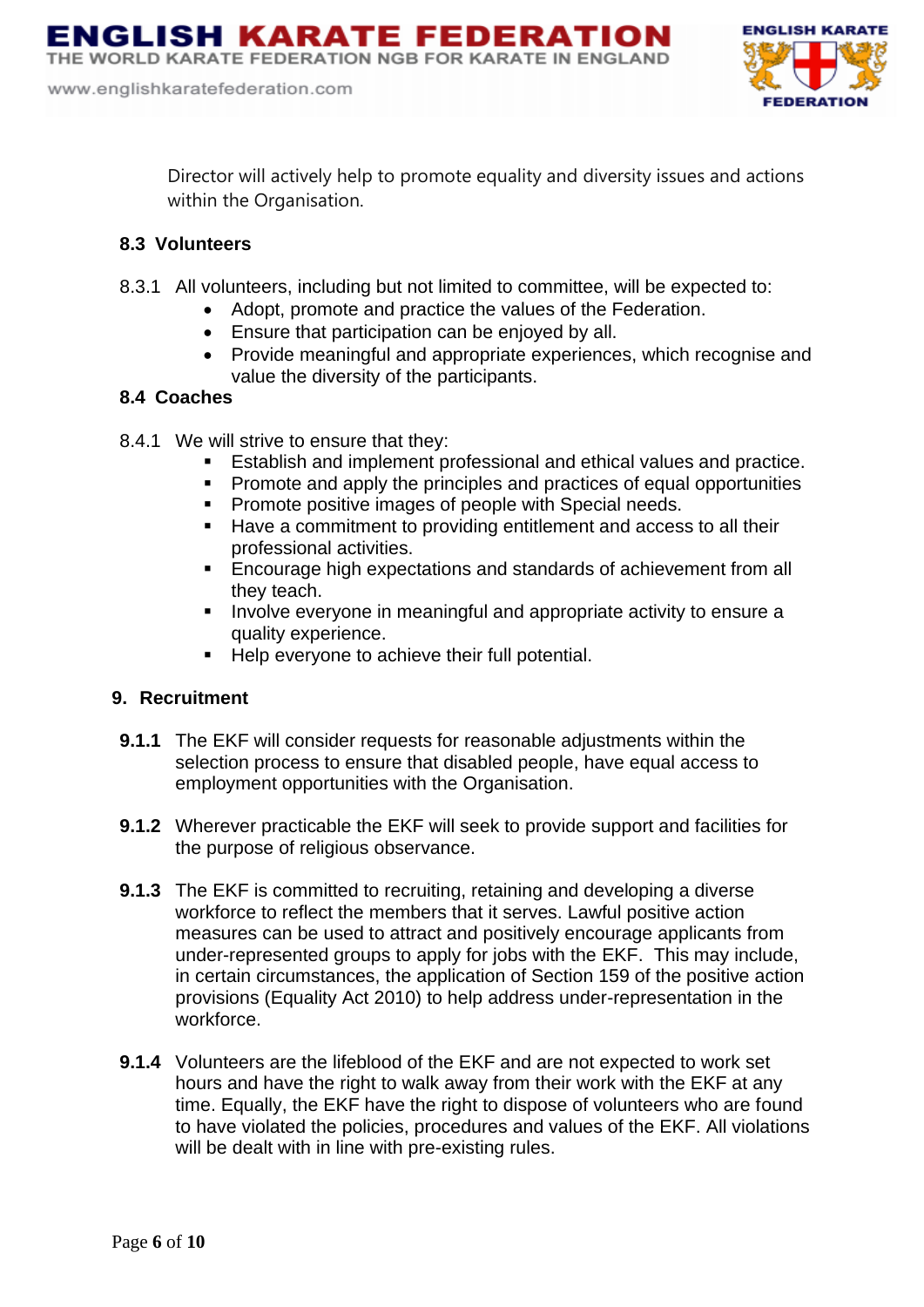THE WORLD KARATE FEDERATION NGB FOR KARATE IN ENGLAND

www.englishkaratefederation.com



#### **10. Inclusive Communications**

- 10.1. The EKF is committed to ensuring that equality and diversity is a borne in mind during all activity.
- 10.2. Therefore, the EKF has implemented an Inclusive Communications strategy, having utilised the expertise of Sport England and the Activity Alliance. All EKF communications distributed via social media will:
	- Celebrate equality and diversity events e.g. Pride, Black History Month, Diwali etc.
	- Include inclusive imagery
	- Provide both text and images when posting
	- Ensure videos have subtitles
- 10.3. With regards to the website, we will ensure that there is an accessibility statement documented. The website will also be as streamlined as possible as to aide usability. Specifically:
	- Text colour contrast is maintained for users with visual colour impairments.
	- The structure of the HTML is coded to help screen readers. For example, at the start of each page there is a hidden option to skip menus and start reading from the content of the page.
	- All images carry 'Alt' Tags to identify their content.
- 10.4. All EKF distributed and downloadable publications will ensure that are made available in alternative formats including:
	- Easy read versions
	- Large font
	- Different coloured backgrounds (beneficial for those with dyslexia)
	- Audio version (for those with a visual impairment)
- 10.5. Furthermore, all distributed and downloadable material will be configured as to be compatible with screen reader technology for those with a visual impairment.
- 10.6. Where images are included in documents, these images will be inclusive and diverse.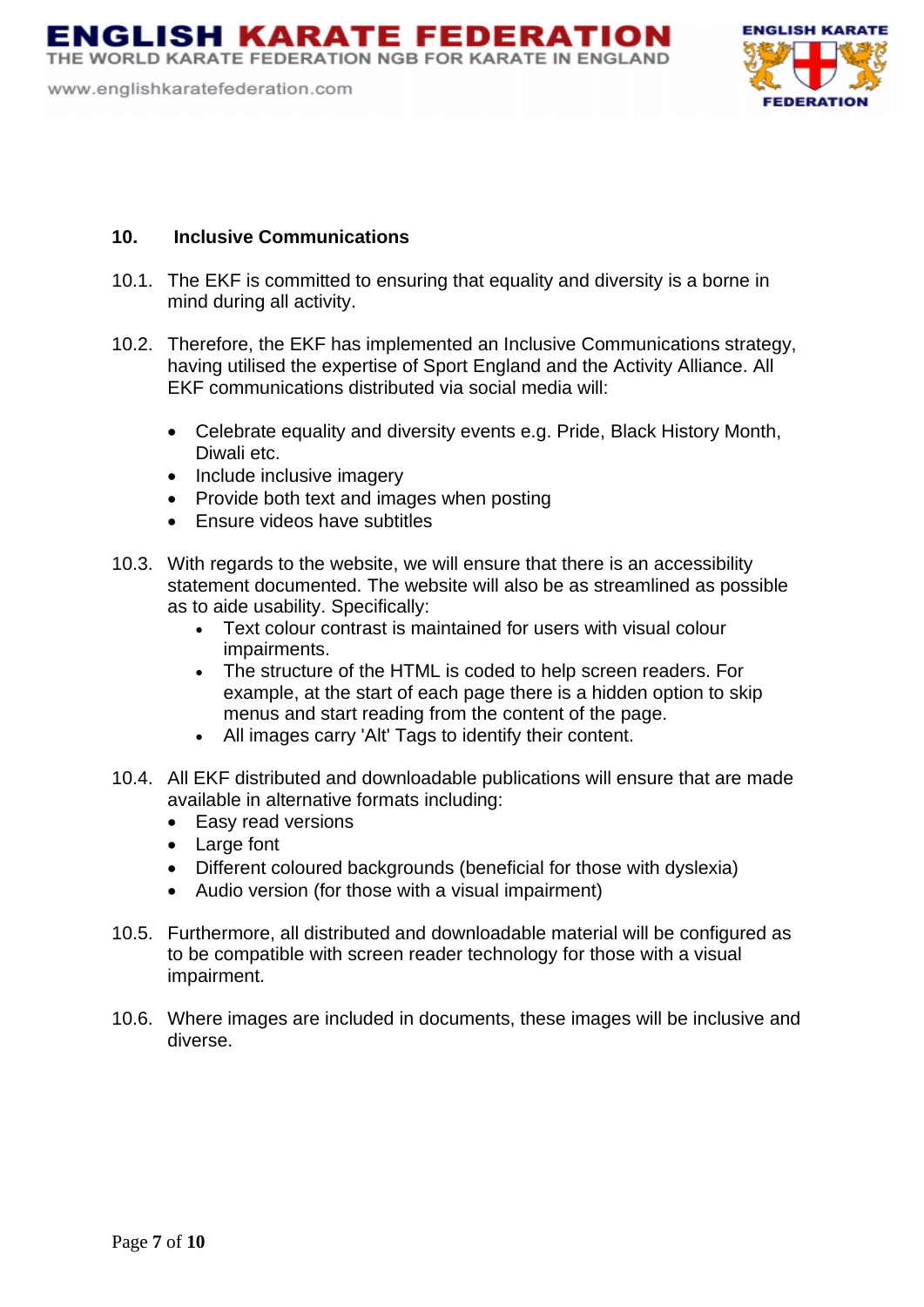www.englishkaratefederation.com



#### **11. Equality Impact Assessments**

- 11.1. EIAs are tools which are utilised to determine whether a policy, project or scheme discriminates against any protected groups.
- 11.2. All EKF policies will have an Equality Impact Assessment undertaken to see whether the policies negatively impact a particular group. Where a negative impact has been identified, the established EIA proforma will prompt the author and the ratifying body (The EKF Board) to think about how that negative impact can be minimised or whether there are any alternative corrective actions which can be implemented.

#### **12. Monitoring Compliance**

- 12.1. This policy will be reviewed every 3 years by Director of Equality, Diversity and Inclusion initially before being received by the EKF Board for ratification.
- 12.2. There are circumstances in which the policy will be reviewed earlier than the scheduled time period. These include:
	- Any changes in legislation or government guidance
	- As a consequence of a significant event/incident
	- As instructed by UK Sport, Sport England or other relevant bodies

| <b>Minimum</b><br>requirement to<br>be monitored                  | Process for monitoring e.g.<br>audit | <b>Responsible</b><br>individual/<br>group/<br>committee | <b>Frequency</b><br><b>of</b><br>monitoring | <b>Responsible</b><br>individual/<br>group/<br>committee for<br>review of<br>results | <b>Responsible</b><br>individual/<br>group/<br>committee for<br>development<br>and monitoring<br>of action plan |
|-------------------------------------------------------------------|--------------------------------------|----------------------------------------------------------|---------------------------------------------|--------------------------------------------------------------------------------------|-----------------------------------------------------------------------------------------------------------------|
| All Directors to<br>undergo<br>unconscious bias<br>training       | Training logs to be kept             | Company<br>Secretary/<br>Board of<br><b>Directors</b>    | Every 2<br>vears                            | <b>EKF Board</b>                                                                     | <b>EKF Board</b>                                                                                                |
| All Directors to<br>undergo Equality<br>and Diversity<br>training | Training logs to be kept             | Company<br>Secretary/<br>Board of<br><b>Directors</b>    | Every 2<br>vears                            | <b>EKF Board</b>                                                                     | <b>EKF Board</b>                                                                                                |
| Website inclusive<br>communication                                | Spot check of website                | Director of<br>Equality,<br>Diversity and<br>Inclusion   | Annually                                    | <b>EKF Board</b>                                                                     | <b>EKF Board</b>                                                                                                |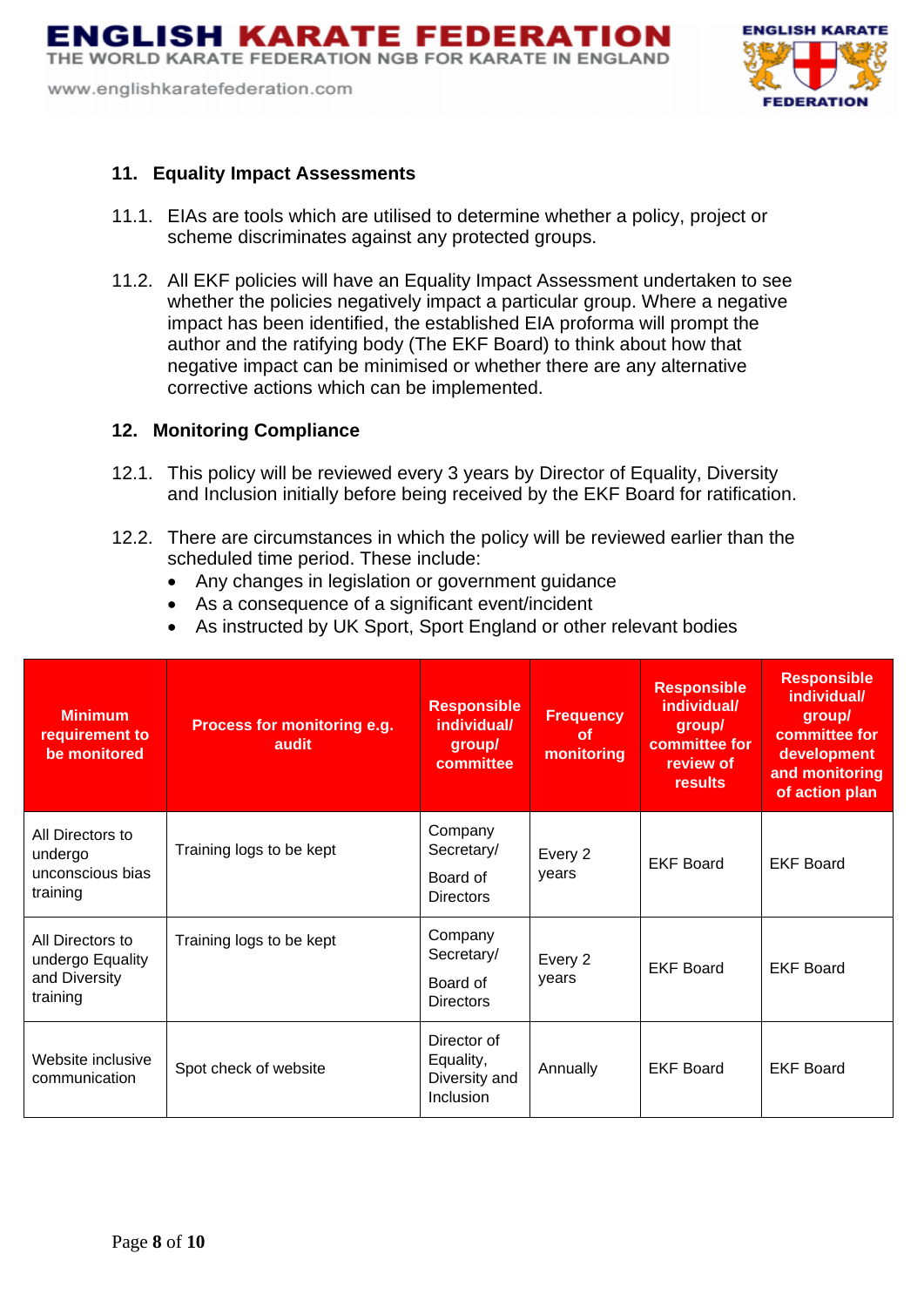THE WORLD KARATE FEDERATION NGB FOR KARATE IN ENGLAND

www.englishkaratefederation.com



## **Appendix A – EKF Values**



The EKF's vision is for the Federation to strive to be the best Martial Arts Governing Body within the UK. With robust governance structures and clear heartfelt values, we will ensure that Karate provides equality of opportunity from those at a Grassroots level to those competing Nationally and Internationally. The EKF will play an integral part in lobbying for Karate to be included as a permanent feature in the Commonwealth and Olympic Games through promoting and reflecting the professionalism and the value-led ethos of the respective Committees.

Our Organizational values drive the way we influence, how we interact with each other, and how we work together to achieve results. Organizational values are not descriptions of the work we do or the strategies we employ to accomplish our mission, they are the unseen drivers of our behavior, based on our deeply held beliefs that drive our decision-making.

They underpin everything we do and the EKF expects our Members to continue to uphold and reflect these values in the way that they work – within their Associations, across the Federation and within our Communities.

| <b>PROFESSIONALISM</b>                         | <b>VALUE AND RESPECT ALL KARATE-KA</b>          | <b>OPEN &amp; HONEST COMMUNICATION</b>                                                                   | A SAFE PROGRESSIVE PLACE TO<br><b>COMPETE, TRAIN AND GROW</b> |
|------------------------------------------------|-------------------------------------------------|----------------------------------------------------------------------------------------------------------|---------------------------------------------------------------|
|                                                |                                                 |                                                                                                          |                                                               |
| Being professional in all that we do by being  | We have a strong understanding and              | Open communication will help build a culture where                                                       | In order to ensure the EKF is a safe place to train,          |
| the best we can be - this is done by behaving  | appreciation of both the Art and Sport          | the collective intelligence of all its members is                                                        | grow and develop the safeguarding of all our                  |
| with integrity, being professionally prepared, | elements of Karate. All students of Karate will | captured and valued. Honest communication will instil                                                    | members is of great importance. This includes the             |
| accountable and taking personal                | be shown the same high levels of respect        | a culture of accountability whereby our members-<br>regardless of position level-can share feedback that | protection of our most vulnerable members and a               |
| responsibility for our behaviour and decisions | that are commonly associated with Karate at     | constructively improves the performance of the EKF.                                                      | zero-tolerance approach to bullying, harassment               |
|                                                | all levels and are not reserved only for those  |                                                                                                          | and discrimination.                                           |
| I will act as a role model                     | in our own Groups. We must;                     | The importance of having transparency within our                                                         | I will report all concerns relating to the safety of          |
| I will take ownership for any failings         |                                                 | protocols in the EKF builds and maintains high levels                                                    | fellow karateka and the wider karate footprint                |
|                                                | Promote the distinctive qualities each          | of trust and buy-in from our Members;                                                                    | I will have the courage to speak up                           |
| I will uphold the high standards within my     | sub-section of Karate delivers                  | I will be a team player                                                                                  | I will ensure information is readily available for            |
| role and community                             | Champion grassroots Karate                      | I will value and recognize the contributions of                                                          | those with additional needs and support.                      |
|                                                |                                                 | others                                                                                                   |                                                               |